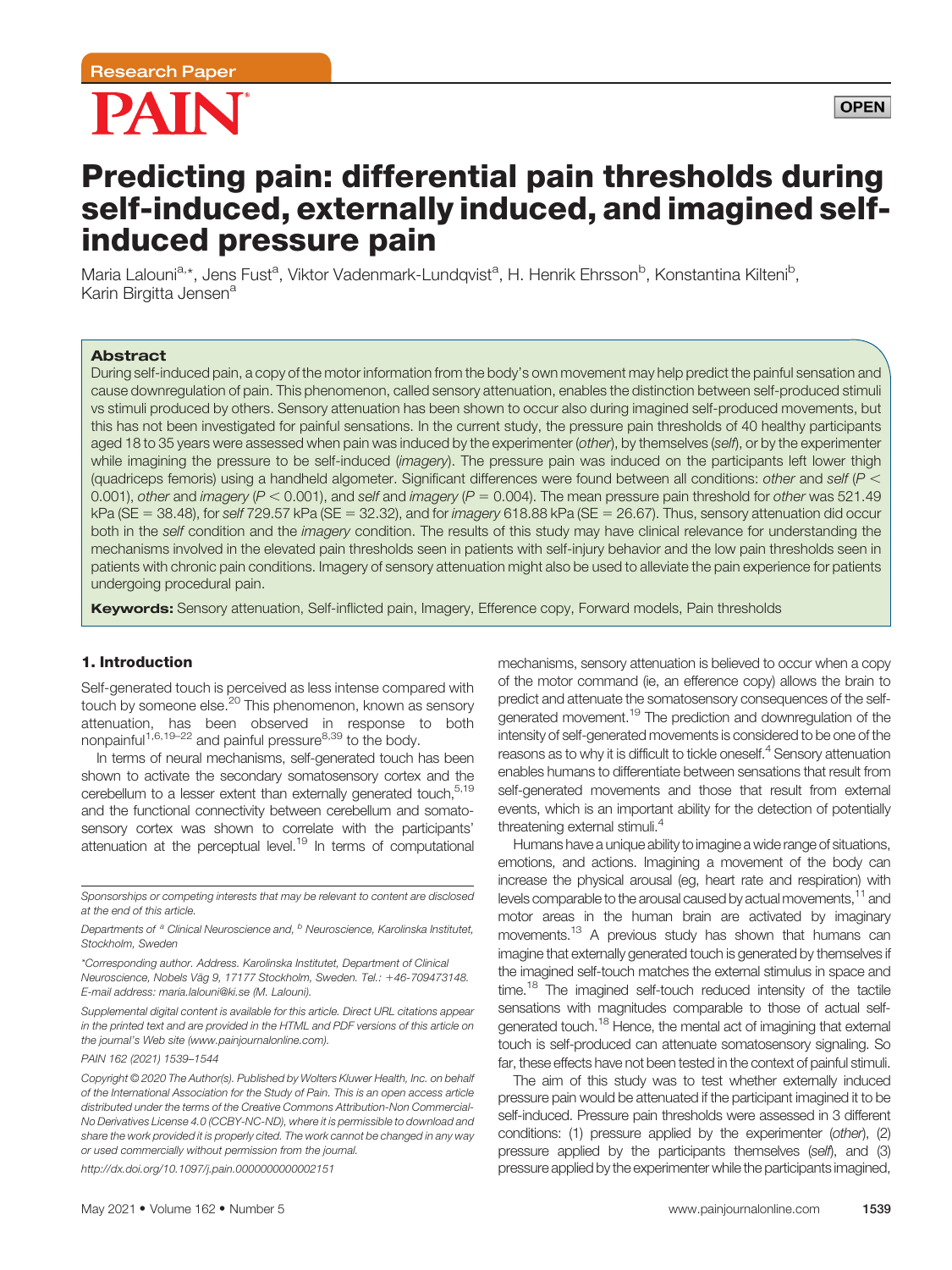with their eyes closed, that they themselves were applying the pressure (imagery). Our prespecified hypotheses were: (H1) pain thresholds will be higher when participants are applying pressure to themselves compared to pressure applied by the experimenter (self  $>$  other); and (H2) pain thresholds will be higher when the experimenter is applying the pressure but participants are imagining that they are applying the pressure themselves, compared to the condition where the experimenter is applying the pressure without imagery (*imagery*  $>$  *other*).

# 2. Methods

The study was approved by the Regional Ethical Review Board in Stockholm (2018/1367-31/1 and 2019-03076). The analysis plan was preregistered on the Open Science Framework August 9, 2019 (osf.io/ra9ug) before the data set was opened.

#### 2.1. Study participants

Participants were recruited through advertisements at universities in Stockholm, Sweden, and on recruitment websites for studies [\(www.](http://www.studentkaninen.se) [studentkaninen.se](http://www.studentkaninen.se) and [https://ki-behavioraltesting.sona-systems.](https://ki-behavioraltesting.sona-systems.com) [com\)](https://ki-behavioraltesting.sona-systems.com). Inclusion criteria required that participants were: (1) aged 18 to 35 years, and (2) in good health. The narrow age range was chosen to decrease the risk of an age effect because lower pressure pain thresholds have been shown in older adults.<sup>36</sup> The power calculation was based on pilot testing of the self and other conditions where a medium effect size between conditions (Cohen's  $d = 0.66$ ) was found. A sample size of 36 participants would render 90% power ( $\alpha$ )  $= 0.05$ ) to detect a difference between self and other. To account for unforeseen data loss, the sample size was set to a minimum of 40 participants. The participants took part in another pain experiment after this experiment<sup>33</sup> (total time approximately 60 minutes) and they received 2 cinema tickets for their participation. The participants were asked to withhold from using any drugs and/or as-needed medications that could affect their pain perception (eg, analgesics, sleep medication, and tranquilizers) 24 hours before the visit.

#### 2.2. Equipment

A handheld pressure algometer (Somedic Algometer version II, Hörby, Sweden) was used to induce pain and measure pressure pain thresholds in kilopascal (kPa). A second identical algometer was used to simulate self-produced pressure. When an algometer is pressed against a surface, it records the pressure and stops recording as soon as it is lifted from the surface. A digital display shows the highest applied pressure during the event. The algometers had a  $1$ -cm<sup>2</sup> round rubber tip, and the pressure slope was set to indicate when an even pressure of 50 kPa/s was applied. The Somedic algometers have shown excellent interrater and intrarater reliability.<sup>31</sup> The same algometer was used to apply and assess the pressure during other (Fig. 1A), self (Fig. 1B), and *imagery* (Fig. 1C) (see description of procedure further below). During *imagery*, the participants held the identical algometer, but this algometer did not record any pressures used for the assessments. The 2 algometers were firmly attached to each other with self-adhesive plastic velcro. A 5-cm vertical offset between the algometers was used to ensure only one of the algometers was in contact with the participant's leg. The probes of the algometers were placed 3.7 cm apart. The proximity of the 2 pressed-together algometers ensured that the imagined pressure and the executed pressure from the experimenter's algometer were close enough to enable attenuation.<sup>20</sup>

#### 2.3. Measures

The Pain Catastrophizing Scale (PCS) was used to assess whether catastrophic thinking was associated with low pressure pain thresholds during externally induced pain (other). This association has previously been found in a clinical pain population,<sup>30</sup> and we were interested to assess whether it could be found also in our healthy participants. The PCS consists of 13 items rated on a 5-point scale between the endpoints (0) not at all and (4) all the time. The Swedish translation of the PCS has shown excellent internal consistency ( $\alpha = 0.92$ ).<sup>17</sup> The participants' experience of agency of the applied pressure during imagery was assessed with the question "To what extent did you experience that you applied the pressure?" rated on a 7-point scale with the endpoints and midpoint defined as, Not at all (0), Partly (3), and Completely (6).

# 2.4. Study procedure

Before the training and testing, oral and written information about the study was given and written informed consent was collected.

#### 2.5. Training procedure

The participants sat on a chair with their feet flat on the ground with an approximate 90-degree angle between thigh and calf. A cross of thin surgical tape was placed approximately 17 cm above the kneecap on the participants' left front lower thigh (quadriceps femoris), indicating the point where the pressure was to be applied during the training. The training and testing sites were separated to avoid sensitization of the testing site. The participants were familiarized to the handheld algometers and practiced how to apply pressure while maintaining an even pressing speed (50 kPa/s) and instructed to lift the algometer from their leg when the pressure pain threshold was reached (self). The participants also practiced indicating (by saying "now") when the pressure pain threshold was reached when the experimenter applied the pressure (other and imagery). The pain threshold was defined as the instant when the pressure went from nonpainful (ie, 0 on a pain scale 0-10) to minimally painful (ie, 1 or more on a pain scale 0-10). The endpoint 10 was defined as the worst possible pain that the participants could imagine from the algometer. Instructions to the participants were: "When you feel pressure but no pain, that represents 0 on a pain scale 0 to 10. When you start to feel the slightest pain, ie, a 1 on a scale 1 to 10, I want you to indicate" (by either lifting the algometer or saying "now," depending on the condition). The training procedure for the imagery condition took place after the self and other testing. During imagery testing, the participants were holding the identical algometer with closed eyes and practiced to imagine that they were motorically pressing it against their leg without applying any pressure. They first practiced without the experimenter applying any pressure with the other algometer, then while the experimenter applied pressure with the other algometer (algometers not attached together), and last while the experimenter applied pressure and the 2 algometers were attached to each other. In the first 2 rounds of practicing imagery, the participants' algometers were checked so that no pressure or only very low pressure was applied by the participant. If pressure  $\geq$ 100 kPa was applied, the participant continued to practice until no pressure or only low pressure <100 kPa was applied.

#### 2.6. Testing procedure

All conditions were tested 3 times each, in one of 2 test sequences:

(1) other, self, other, self, other, self, imagery, imagery, imagery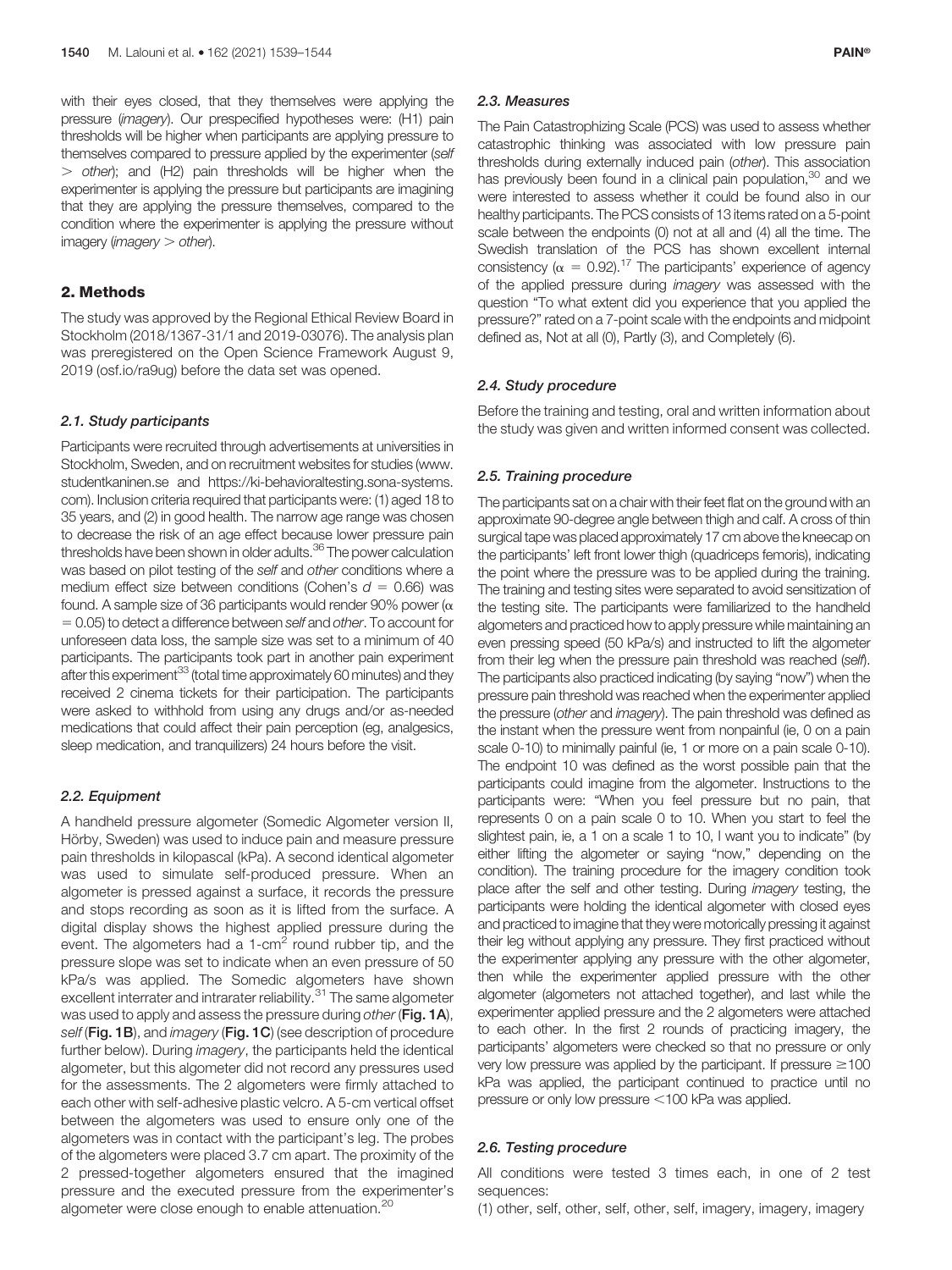

Figure 1. (A–C) The illustrations show a participant during the different conditions of the experiment. (A) The pressure is applied by the experimenter (other), (B) the pressure is applied by the participant (self), and (C) the pressure is applied by the experimenter while the participants imagine that they are applying the pressure (*imagery*).

(2) self, other, self, other, self, other, imagery, imagery, imagery

Imagery was always tested last because we thought that it would be easier for the participants to imagine the self-induced pain if they had performed it a few times before. The sequences (1 and 2) were counterbalanced within the sample. The testing cross was placed approximately 10 cm above the kneecap, approximately 7 cm below the training cross. The same experimenter, who was trained to apply the pressure at the speed of 50 kPa/s, conducted all tests. The instruction to indicate when the pressure pain threshold was reached, as practiced in the training procedure, was shortly repeated before each trial. After each testing trial, the maximum pressure was registered from the algometer's display. The experimenter monitored whether there were any arm movements from the participants during imagery and did not observe any. The PCS was administered before testing and the question about experience of agency during imagery was administered immediately after testing.

## 2.7. Statistical analysis

Differences between the other, self, and imagery conditions were analyzed with a mixed-effects model. Condition (other, self, and imagery) and order of stimulus (1, 2, 3, 4, 5, 6, 7, 8, and 9) were prespecified as fixed effects in the model, and bysubject intercepts and by-subject slopes for the effect of condition and order were prespecified as random effects. Order of stimulus was included in the model to assess whether there were any significant effects of order (sensitization or habituation). Cohen's d effect sizes were calculated as the difference between the model implied means divided by the square root of the sums of all variance related to random effects in the model.<sup>9,40</sup> Each participant's mean value of the 3 repetitions of other, self, and imagery, respectively, were calculated and used in correlation analyses. Spearman's correlation was used to assess the correlations between the experience of agency during imagery and imagery-induced attenuation and also between the PCS and the other condition (pressure pain threshold assessed by the experimenter). Imagery-induced attenuation was defined as the difference in pain thresholds between *imagery* and other. To assess responders to self-attenuation in the self and imagery conditions, the number of participants with a 10% increased pain threshold compared to the other condition was calculated for self and imagery, respectively. The statistical calculations were conducted in Stata16 IC<sup>34</sup> and R.<sup>35</sup>

# 3. Results

# 3.1. Participant characteristics

A total of 42 participants completed all the tests. The mean age of the participants was 25.1 years (SD = 4.5). None of the participants reported having taken any pain medication or psychoactive substances within the last 24 hours before the study. Two participants were excluded from data analysis due to: (1) being older than 35 years, which was noticed first after data were collected, and (2) not being able to reach the pain threshold during the self condition (ie, participant was not able to press hard enough on the own leg). Therefore, 40 participants were included in the analyses of which 21 were women, 18 men, and 1 did not want to define as either man or woman. The mean self-appraised experience of agency during imagery was  $2.75$  (SD = 1.24), corresponding to partly experiencing agency (3). The mean pain catastrophizing assessed by the PCS was 17.68 (SD =  $7.92$ ).

## 3.2. Pain thresholds

There were 360 pain threshold measurements in total, 120 each for the 3 conditions, equally distributed across participants. The mean pain threshold across all participants and conditions was 622.46 kPa (SE = 14.86; 95% confidence interval 592.16-650.47).

## 3.3. Pain thresholds between conditions

Significant differences in pain thresholds were found between the other and self conditions ( $P < 0.001$ ), between other and imagery  $(P < 0.001)$  and between self and imagery (P = 0.004). In the mixed model, the model implied mean for other was 521.49 kPa (SE = 38.48). For imagery, the mean was 618.88 kPa (SE = 26.67), and for self  $729.57$  kPa (SE = 32.32). The model-implied means and SEs are illustrated in Figure 2. Model estimates for the mixed-effects model are presented in the online supplementary eTable 1 (available as supplemental digital content at [http://links.](http://links.lww.com/PAIN/B229) [lww.com/PAIN/B229\)](http://links.lww.com/PAIN/B229).

The effect size for *imagery* vs other was Cohen's  $d = 0.28$ , and for self vs other, the effect size was  $d = 0.61$ , and for self vs imagery, the effect size was  $d = 0.24$ . There was no effect of order (indicating no sensitization or habituation) in the model ( $P =$ 0.932). The observed means and SEs for the conditions in all trials are presented in Table 1.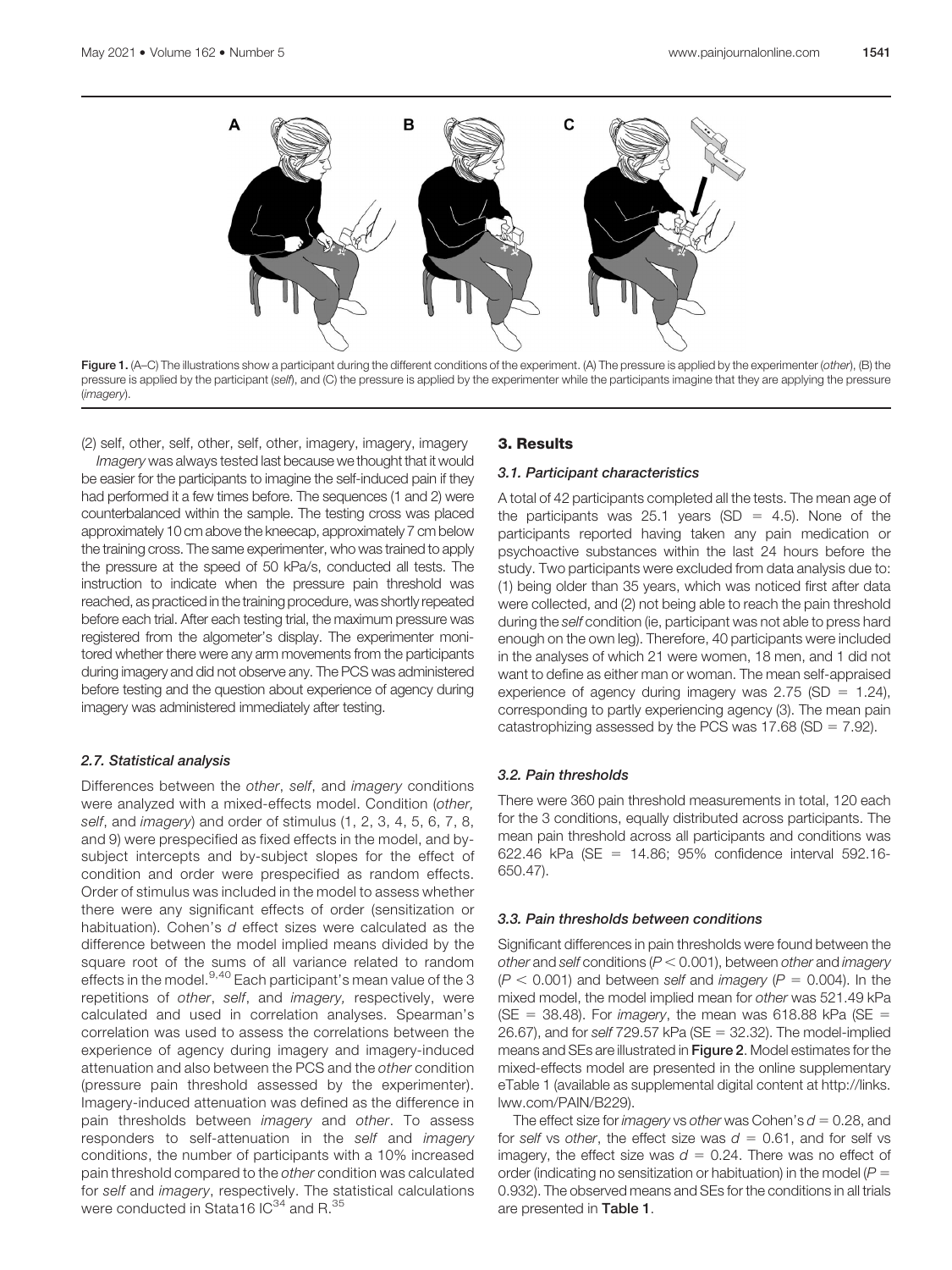

Figure 2. Model-implied mean pressure pain thresholds (kPa) for the conditions other, imagery, and self. The error bars represent 2 SEs. Statistically significant differences between conditions are indicated with \*.

# 3.4. Responder analysis

A majority of the participants 28/40 (70%) were responders in terms of pain attenuation in the *imagery* condition as they reported at least 10% higher pain thresholds compared to the other condition. Almost all participants, 36/40 (90%), were responders in one or both of the self or imagery conditions. A minority of participants had increased pain thresholds only in the self condition 8/40 (20%), or only in the imagery condition 4/40 (10%). Only a few participants 4/40 (10%) did not increase their pain threshold in any of the self or imagery conditions.

# 3.5. Questionnaire data correlations

There was no significant correlation between the experience of agency during imagery and imagery-induced pain attenuation  $(r_s)$  $= 0.14$ ,  $P = 0.398$ ). Also, we found no correlation between selfreported pain catastrophizing measured by the PCS and pressure pain thresholds during other ( $r_s = -0.09$ ,  $P = 0.581$ ).

# 4. Discussion

Previous research has shown that pain can be attenuated if the painful stimuli are self-induced, compared to externally induced pain.<sup>8,39</sup> Our study showed that imagining an externally induced pain stimulus to be self-induced also led to attenuation of pain, indicated by increased pain thresholds. This suggests that the imagery condition included motor predictions (ie, efference copy)

needed for self-attenuation of pain. This might be the first indication of a feed-forward mechanism of pain inhibition through imagining that pain is self-inflicted rather than externally induced. We observed that 70% of the participants experienced at least 10% higher pain thresholds during *imagery* compared with other, indicating robustness of the results (ie, results not only driven by a few participants with large effects). These results support our hypothesis (H2). Our data also confirm that self-attenuation of painful stimuli is possible, indicated by increased pain thresholds during self-generated pressure, compared to externally induced pressure. This has previously been shown<sup>8,39</sup> and was in line with our hypothesis (H1).

It is well established that imagined motor actions may lead to similar physiological, psychological, and neural response as executed actions,11,13 which rendered it likely that attenuation of imagined self-induced pain would occur. In a study of force perception, sensory attenuation during imagined self-induced pressure was comparable to that of real self-induced pressure.<sup>18</sup> Because self-attenuation is an adaptive response that helps promote survival (through increased attention to externally induced stimuli), there should be value from similar attenuation of painful sensations. However, in the current study, the attenuation in the self condition was significantly higher compared to the imagery condition. One possible explanation to this difference is that it may be easier to imagine a stimulus that is not painful because pain might not entail the same sensory acuity. This is supported by the average experience of agency that corresponded to partly experiencing agency during imagery. Another reason could be that pain is highly salient because it serves as a warning signal for potential threats to our tissues<sup>10</sup> and might therefore be more resilient to attenuation through imagery compared to tactile stimuli. Furthermore, perceptual effects elicited by mental imagery are often weaker than those evoked by the corresponding veridical perception.<sup>2,3</sup> Differences between imagery and perception may be important for the ability to distinguish between real and imagined sensory signals, for example, to discriminate actual experiences from hallucinations.<sup>3</sup>

Before an actual bodily movement is executed, a motor command is sent from the motoric cortices to the muscles. A copy of that motor command (ie, an efference copy) is sent to predictive computational units (ie, forward models) to predict the state of the moving body and the sensory consequences of the movement.  $32,41$ The prediction of the sensory consequences of the self-generated movements—including painful consequences—enables its downregulation (ie, sensory attenuation).5,18,21,33 Here, we provide evidence for hypoalgesic responses to pressure pain when one is imagining that externally inflicted pressure is self-induced. We propose that in both the self and the *imagery* conditions, efference copies are used in forward models to predict the actual or imaginary movements, and that this prediction produces the sensory attenuation.

Sensory attenuation of self-induced pain may have clinical implications for patients with self-injury behavior. Nonsuicidal self-injury behavior is defined as intentional self-harm to the body

| Table 1                   |         |         |         |        |                   |                   |       |        |        |
|---------------------------|---------|---------|---------|--------|-------------------|-------------------|-------|--------|--------|
| Pressure pain thresholds. |         |         |         |        |                   |                   |       |        |        |
|                           | other * | other 2 | other 3 | self 1 | self <sub>2</sub> | self <sub>3</sub> | imag  | imag 2 | imag 3 |
| Mean                      | 524.6   | 520.8   | 513.9   | 709.8  | 740.2             | 730.0             | 621.7 | 624.2  | 607.3  |
| SE                        | 35.6    | 34.2    | 32.7    | 55.9   | 53.6              | 51.0              | 41.3  | 37.2   | 36.6   |

Observed means and SEs for pressure pain thresholds in all experimental trials, represented by pressure (kPa) units ( $n = 40$ ). The order of the other, self, and imagery trials was mixed. imag, imagery.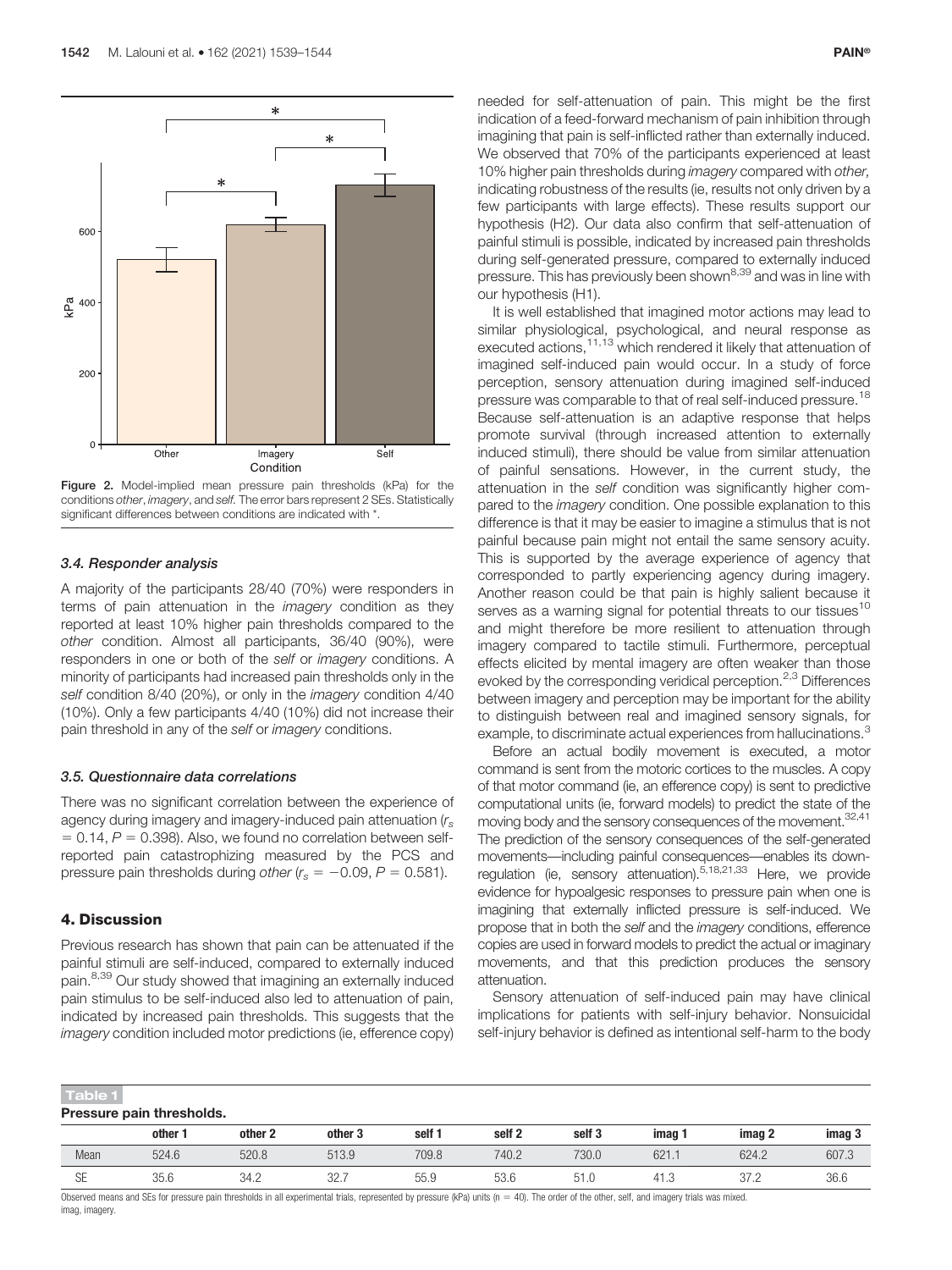without suicidal intent $24$  and is associated with psychiatric comorbidity, functional disability, and an increased risk for suicide.<sup>37</sup> Pain thresholds and tolerance are elevated among individuals with self-harm, $23,25$  and this antinociceptive pain profile has been suggested to decrease the threshold for more serious self-harming behaviors and underlie the increased risk of suicide.<sup>27</sup> Also, there is some evidence suggesting that pain thresholds and tolerance are normalized after the self-injury behaviors stop.<sup>29</sup> More research is needed to further assess the pain's role in self-injury behavior and to increase the understanding of whether self-injury behavior in fact alters pain regulation.

Sensory attenuation of self-induced and imagery-induced pain may also have clinical implications for patients with longstanding pain. Patients with longstanding pain conditions often avoid movements that provoke pain and try to distract themselves from pain sensations, which can be seen as the opposite of selfinduced or imagery-induced pain. Avoidance of movements that provoke pain, or avoidance of the pain sensations themselves, may be reinforced in the short term by pain relief, but in the long run, the avoidance may maintain the pain problems. The role of avoidance as maintaining factor of long-standing pain is described in the fear-avoidance model for chronic pain.<sup>38</sup> In this model, the fear of pain and related catastrophic thoughts leads to behavioral avoidance, which in turn feeds into a vicious circle that maintains pain and functional disability. In exposure therapy for longstanding pain, the patient provokes pain by engaging in physically active exposure exercises. Mindfulness, in which the patient practices to pay close attention to the pain sensation, is often included. Exposure therapy has been shown to be an effective treatment for different pain conditions such as fibromyalgia,<sup>16</sup> functional abdominal pain disorders,<sup>7,26,28</sup> and chronic back pain.<sup>15</sup> The sensory attenuation described in this study constitutes a possible mechanism of change in exposurebased treatments for longstanding pain. The patient's agency and focus on the pain experience may be particularly beneficial. Finally, the results in this study may also have clinical implications for procedural pain. Even if patients are not able to execute painful procedures themselves, a mental image of controlling the procedure may be induced, and thereby decrease the experienced pain.

The participants were trained to apply the pressure to their own leg at the same speed as the test leader (50 kPa/s). However, the speed of the participant's pressure was not monitored and corrected after the training sessions because it was thought to distract the participants' ability to determine their pain threshold. This is a limitation to the study because pressure speed may have had an effect on perceived pressure pain and affected the self condition. A strength, however, is that the same experimenter performed all testing, which is likely to have minimized experimenter-related variance in pressure application during the other and imagery conditions. Another limitation is the lack of a control for the self and imagery conditions. However, previous studies of coauthors of this study have demonstrated that sensory attenuation of self-generated and motor imageryinduced nonpainful pressure is only attained when the experienced pressure matches the performed $^{20}$  or imagined<sup>18</sup> movement of applying the pressure very well, both in terms of timing and location. The controls for timing and location show that alternative explanations, such as distraction, cognitive load, or general anticipation of touch, did not explain the sensory attenuation during self and *imagery* in nonpainful pressure.

We did not find a significant correlation between self-assessed agency during the imagery condition and the level of attenuation during imagery (compared with "other"). Hence, the self-reported sense of agency does not seem to explain the sensory attenuation. This could be explained by a general difficulty of self-assessing one's own experience, a phenomenon also seen in self-appraisal of one's own pain sensitivity.<sup>12</sup> It is also possible that the self-assessment scale used in the study ("To what extent did you experience that you applied the pressure?") did not match very well with the task. It is possible that participants would answer "low" to that question (because they know they are not physically applying the pressure) but at the same time have a very vivid imagined feeling of applying pressure. A question more directly designed to capture the imagined experience of applying pressure might have rendered a stronger correlation between the voluntary aspect of the motor imagery and attenuation.

The conclusion of this study is that sensory attenuation occurs during imagery as well as during genuine self-induced pressure pain. Imagining that externally generated pressures were selfinduced produced higher pain thresholds. The results may have clinical implications for patients with self-injury behavior (with reported high pain thresholds), patients with longstanding pain (with reported low pain thresholds), and patients undergoing procedural pain.

## Conflict of interest statement

The authors have no conflicts of interest to declare.

#### Acknowledgements

This study was supported by the Lundblad Family Donation to K. Jensen. H.H. Ehrsson was supported by a Distinguished Professor Grant from the Swedish Research Council. K. Kilteni was supported by a VR Starting Grant (Registration number 2019- 01909) from the Swedish Research Council. The authors thank Robin Fondberg for technical support.

#### Appendix A. Supplemental digital content

Supplemental digital content associated with this article can be found online at [http://links.lww.com/PAIN/B229.](http://links.lww.com/PAIN/B229)

Received 30 June 2020 Received in revised form 9 November 2020 Accepted 17 November 2020 Available online 25 November 2020

# **References**

- [1] Bays PM, Wolpert DM, Flanagan JR. Perception of the consequences of self-action is temporally tuned and event driven. Curr Biol 2005;15: 1125–8.
- [2] Berger CC, Ehrsson HH. Mental imagery changes multisensory perception. Curr Biol 2013;23:1367–72.
- [3] Berger CC, Ehrsson HH. The fusion of mental imagery and sensation in the temporal association cortex. J Neurosci 2014;34:13684–92.
- [4] Blakemore SJ, Wolpert D, Frith C. Why can't you tickle yourself?. Neuroreport 2000;11:R11–6.
- [5] Blakemore SJ, Wolpert DM, Frith CD. Central cancellation of selfproduced tickle sensation. Nat Neurosci 1998;1:635–40.
- [6] Boehme R, Hauser S, Gerling GJ, Heilig M, Olausson H. Distinction of self-produced touch and social touch at cortical and spinal cord levels. Proc Natl Acad Sci U S A 2019;116:2290–9.
- [7] Bonnert M, Olén O, Lalouni M, Benninga MA, Bottai M, Engelbrektsson J, Hedman E, Lenhard F, Melin B, Simrén M, Vigerland S, Serlachius E, Ljótsson B. Internet-delivered cognitive behavior therapy for adolescents with irritable bowel syndrome: a randomized controlled trial. Am J Gastroenterol 2017;112:152–62.